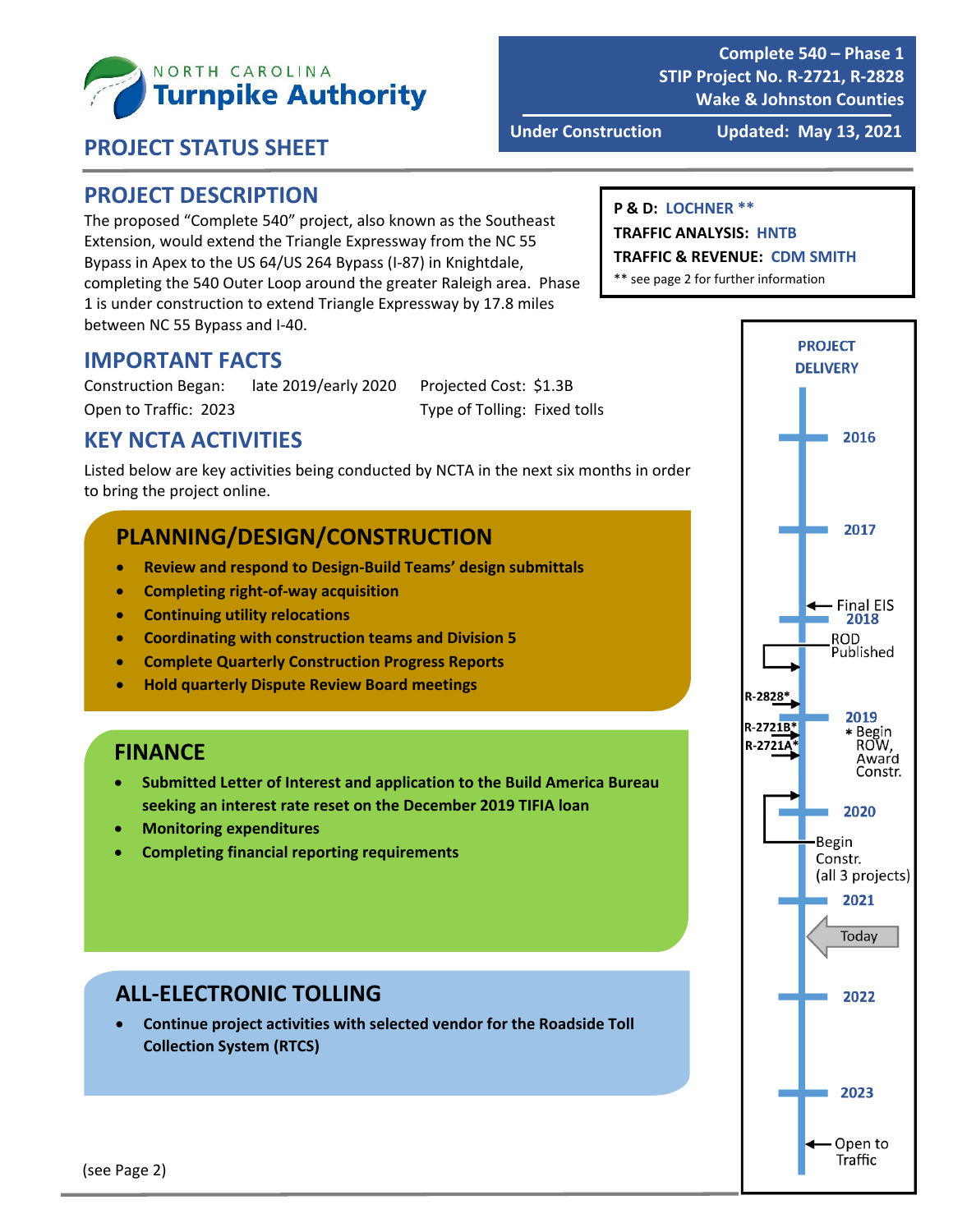

## **PROJECT STATUS SHEET**

Additional P & D Subconsultants:

- **BRANDING & LEP SERVICES – SPRINGBOARD/EYDO** (no longer in business)
- **NATURAL SYSTEMS & HYDROLOGY (PRELIMINARY) – MULKEY** (now **NV5**)
- **MUSSEL SPECIES – CATENA** (now **THREE OAKS**)
- **HISTORIC ARCHITECTURE – MATTSON, ALEXANDER & ASSOCIATES**
- **UTILITIES – HINDE ENGINEERING**
- **RIGHT OF WAY (DEIS) – HDR**
- **QUANTITATIVE ICE – BAKER**
- **BIOLOGICAL ASSESSMENT T&E SPECIES – THREE OAKS**
- **ARCHAEOLOGY – COASTAL CAROLINA RESEARCH** (now **COMMONWEALTH HERITAGE GROUP**)
- **RIGHT OF WAY (FEIS) CAROLINA LAND ACQUISITION**
- **PLAN OF FINANCE – PFM**

Subconsultants for permits, hydrology, and right of way plans:

- **HYDROLOGY – SUNGATE DESIGN GROUP**
- **HYDROLOGY – ECOLOGICAL ENGINEERING**
- **PERMITS – ECOLOGICAL AND/OR SUNGATE**

NCTA Advisors and Vendors:

- **PROJECT DELIVERY – DAWSON & ASSOCS.**
- **ROADSIDE AET SYSTEM – KAPSCH**

R‐2828 Design‐Build Team:

- **CONSTRUCTOR JOINT VENTURE– LANE CONSTRUCTION CORP., BLYTHE CONSTRUCTORS, INC.**
- **LEAD DESIGNER – WSP**
- **GEOTECH – TERRACON**
- **ITS, SURVEY – DRMP**
- **ITS AND AET CONSTRUCTOR ‐ TCD**
- **RIGHT OF WAY ACQUISITION – AAG**
- **UTILITY COORDINATION – TELICS**
- **STRUCTURE DESIGN – WETHERILL**
- **PERMITTING & ENVIRONMENTAL ‐ THREE OAKS**

**Under Construction Updated: May 13, 2021**

R‐2721B Design‐Build Team:

- **CONSTRUCTOR JOINT VENTURE– FLATIRON CONSTRUCTORS INC., BRANCH CIVIL INC.**
- **LEAD DESIGNER – HDR ENGINEERING INC. OF THE CAROLINAS**
- **GEOTECH – HDR ENGINEERING INC. OF THE CAROLINAS**
- **ITS – HDR ENGINEERING INC. OF THE CAROLINAS**
- **ITS AND AET CONSTRUCTOR – TO BE DETERMINED**
- **UTILITY COORDINATION – HDR ENGINEERING INC. OF THE CAROLINAS, SO‐ DEEP**
- **STRUCTURE DESIGN – HDR ENGINEERING INC. OF THE CAROLINAS, SIMPSON ENGINEERS & ASSOCIATES, PC**
- **PERMITTING & ENVIRONMENTAL ‐ HDR ENGINEERING INC. OF THE CAROLINAS**

R‐2721A Design‐Build Team:

- **CONSTRUCTOR JOINT VENTURE– FLATIRON CONSTRUCTORS INC., BRANCH CIVIL INC.**
- **LEAD DESIGNER – GANNETT FLEMING, INC.**
- **GEOTECH – KLEINFELDER, INC.**
- **ITS – GANNETT FLEMING, INC.**
- **ITS AND AET CONSTRUCTOR ‐ TO BE DETERMINED**
- **UTILITY COORDINATION – KCI ASSOCIATES OF NORTH CAROLINA, PA**
- **STRUCTURE DESIGN – GANNETT FLEMING, INC., KCI ASSOCIATES OF NORTH CAROLINA, PA, SIMPSON ENGINEERS & ASSOCIATES, INC.**
- **PERMITTING & ENVIRONMENTAL ‐ MOFFATT & NICHOL, INC.**

Representing Division 5:

 **CONSTRUCTION ENGINEERING & INSPECTION – SUMMIT**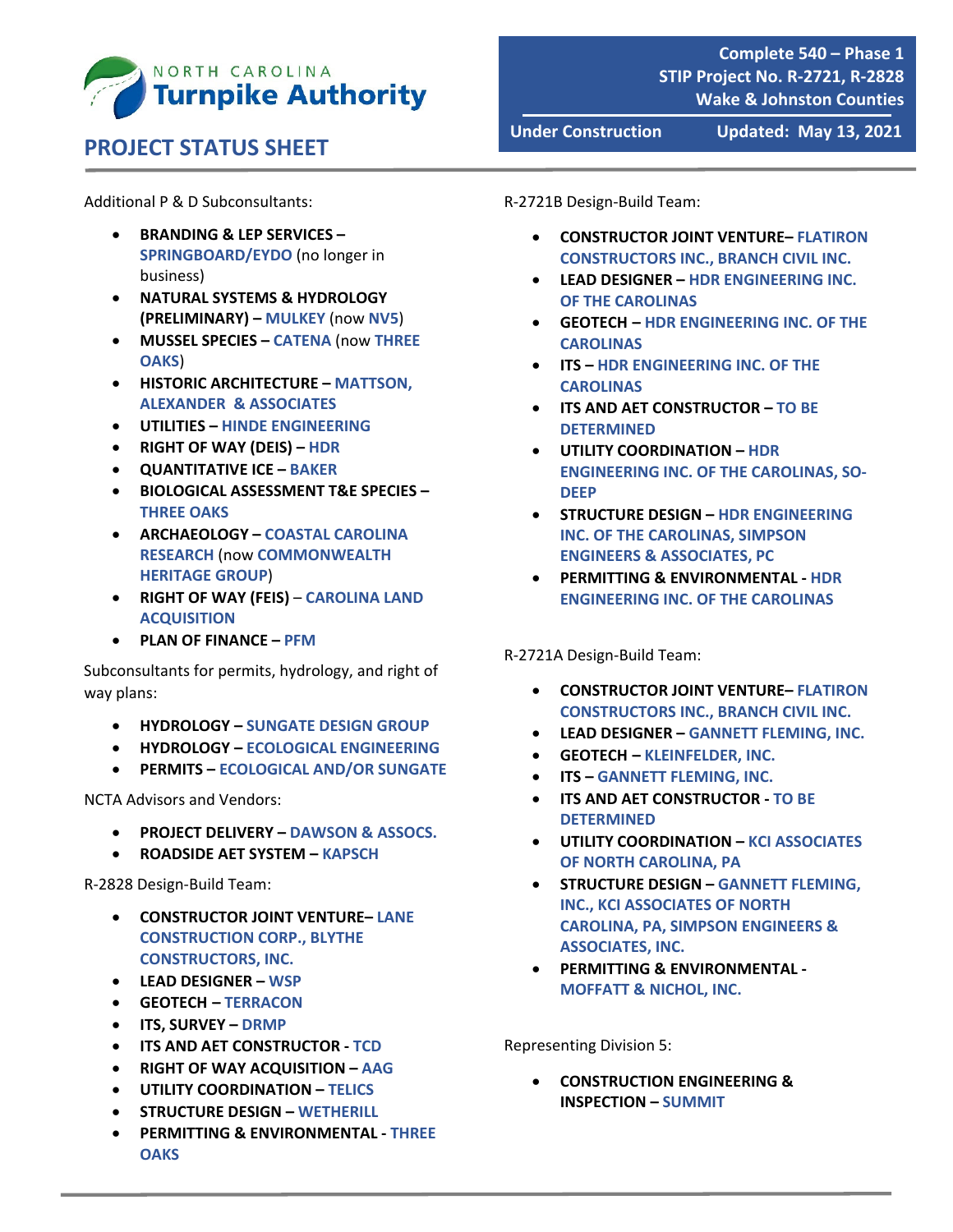

**Complete 540 – Phase 2 STIP Project No. R‐2829 Wake & Johnston Counties**

#### **PROJECT STATUS SHEET**

**Pre‐construction Updated: May 13, 2021**

#### **PROJECT DESCRIPTION**

The proposed "Complete 540" project, also known as the Southeast Extension, would extend the Triangle Expressway from the NC 55 Bypass in Apex to the US 64/US 264 Bypass (I‐87) in Knightdale, completing the 540 Outer Loop around the greater Raleigh area. Phase 2 will extend Triangle Expressway by 10.8 miles between I‐40 and US 64/US 264 Bypass (I‐87).

#### **P & D: LOCHNER \*\***

**TRAFFIC ANALYSIS: HNTB**

**TRAFFIC & REVENUE: CDM SMITH**

\*\* see page 2 for further information

### **IMPORTANT FACTS**

Contract let\*: FY 2025 Projected Cost: \$834M Open to Traffic: TBD Type of Tolling: Fixed tolls \*Contract let subject to change

#### **KEY NCTA ACTIVITIES**

Listed below are key activities being conducted by NCTA in the next six months in order to bring the project online.

### **PLANNING/DESIGN/CONSTRUCTION**

- **Coordination with CAMPO regarding the recent STIP amendment approved by the NCDOT Board of Transportation**
- **Developing schedule for acceleration of the project**
- **Identifying project development activities to prepare for Design‐Build procurements**

#### **FINANCE**

- **Completing Investment Grade Traffic & Revenue (T&R) Study**
- **Submitted Letter of Interest to the Build America Bureau seeking a TIFIA loan**

### **ALL‐ELECTRONIC TOLLING**

**No activities anticipated**

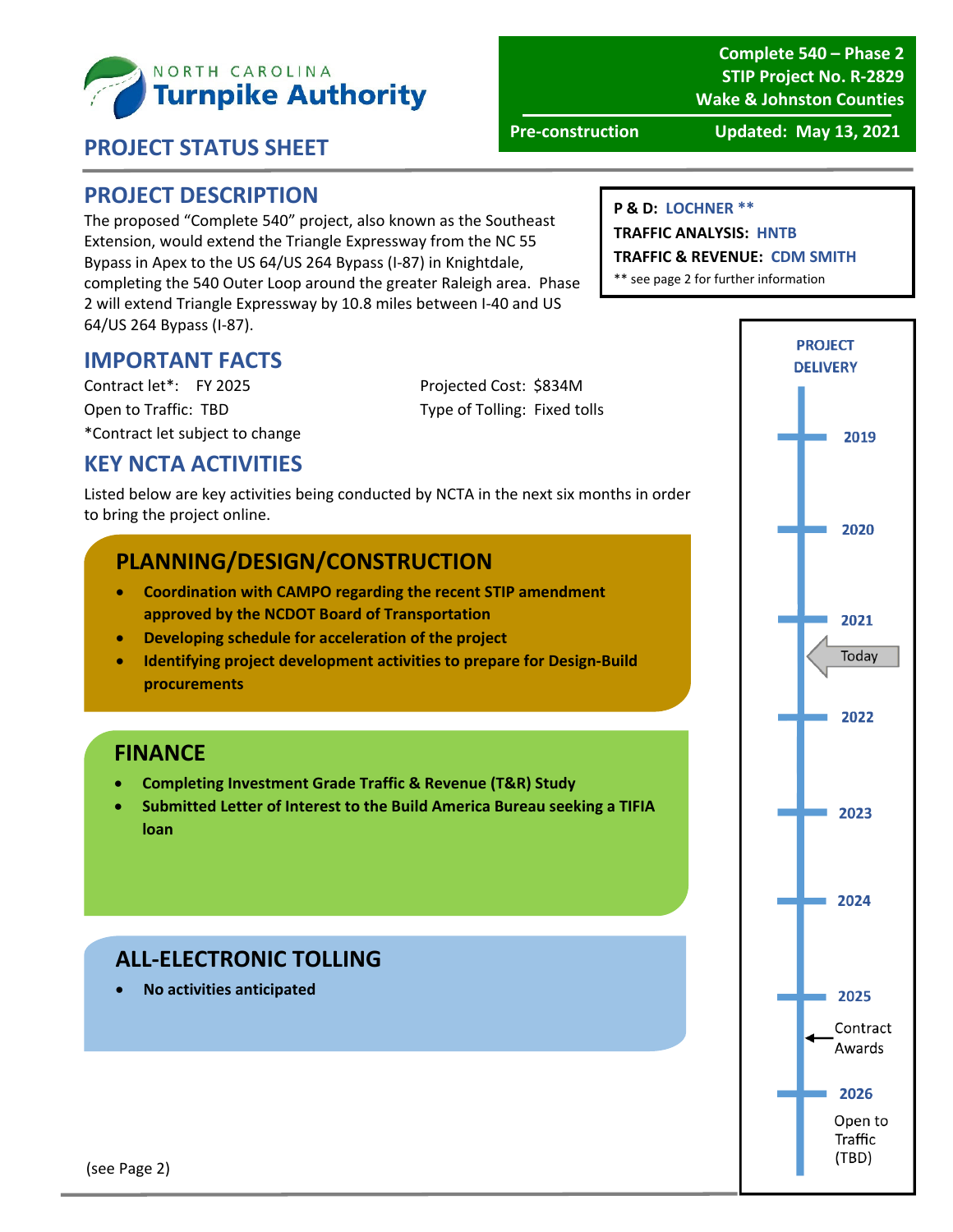

#### **PROJECT STATUS SHEET**

**Complete 540 – Phase 2 STIP Project No. R‐2829 Wake & Johnston Counties**

**Pre‐construction Updated: May 13, 2021**

Additional P & D Subconsultants:

- **BRANDING & LEP SERVICES – SPRINGBOARD/EYDO** (no longer in business)
- **NATURAL SYSTEMS & HYDROLOGY (PRELIMINARY) – MULKEY** (now **NV5**)
- **MUSSEL SPECIES – CATENA** (now **THREE OAKS**)
- **HISTORIC ARCHITECTURE – MATTSON, ALEXANDER & ASSOCIATES**
- **UTILITIES – HINDE ENGINEERING**
- **RIGHT OF WAY (DEIS) – HDR**
- **QUANTITATIVE ICE – BAKER**
- **BIOLOGICAL ASSESSMENT T&E SPECIES – THREE OAKS**
- **ARCHAEOLOGY – COASTAL CAROLINA RESEARCH** (now **COMMONWEALTH HERITAGE GROUP**)
- **RIGHT OF WAY (FEIS) CAROLINA LAND ACQUISITION**
- **PLAN OF FINANCE – PFM**

Subconsultants for permits, hydrology, and right of way plans:

- **HYDROLOGY – SUNGATE DESIGN GROUP**
- **HYDROLOGY – ECOLOGICAL ENGINEERING**
- **PERMITS – ECOLOGICAL AND/OR SUNGATE**

NCTA Advisors and Vendors:

**PROJECT DELIVERY – DAWSON & ASSOCS.**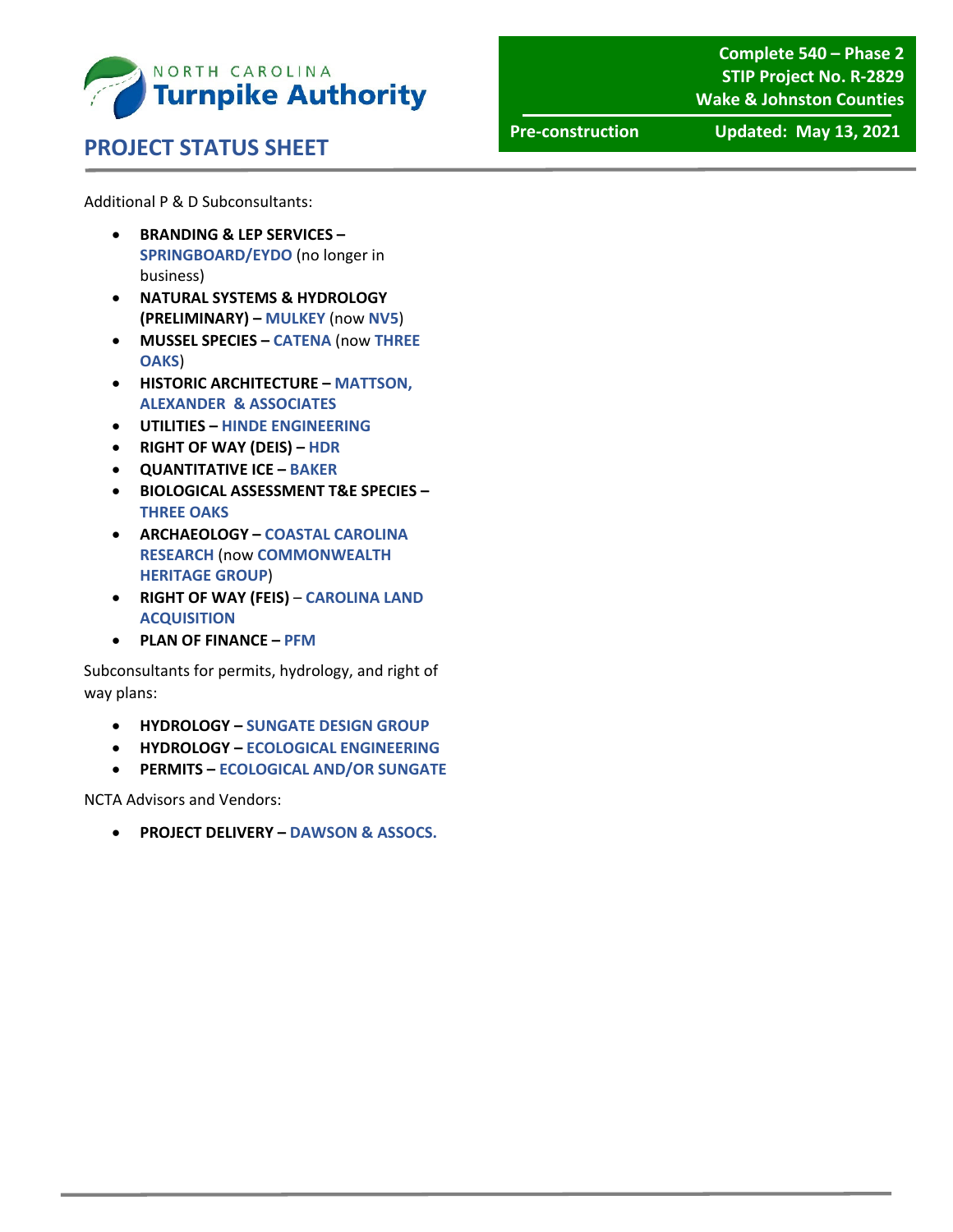

# **Under Construction Updated: May 13, <sup>2021</sup> PROJECT STATUS SHEET**

**I‐485 Express Lanes STIP Project No. I‐5507 Mecklenburg County**

#### **PROJECT DESCRIPTION**

The purpose of this project is to provide a reliable travel time option by constructing one Express Lane in each direction on I‐485 (Charlotte Outer Loop) from I‐77 to US 74 (Independence Boulevard), for approximately 17 miles, and other improvements.

#### **IMPORTANT FACTS**

| Contract Award: October 2018   | Projected Cost: \$346M (as bid)    |
|--------------------------------|------------------------------------|
| Type of Tolling: Express Lanes | Express Lanes Open to Traffic: TBD |

### **KEY NCTA ACTIVITIES**

Listed below are key activities being conducted by NCTA in the next six months in order to bring the project online.

#### **PLANNING, DESIGN, CONSTRUCTION**

- **Coordination ongoing with Design‐Build Unit, CRTPO and municipal partners, and Division 10 as needed**
- **Review design plan and construction submittals for ITS, Tolling, Signing, and Pavement Marking, as needed**
- **Prepare for toll equipment integration and asset management**

#### **FINANCE**

**Complete Operations & Maintenance Model**

#### **ALL‐ELECTRONIC TOLLING**

- **Continue planning for Toll Collection System (TCS) contracts**
- **Execute re‐advertised (April 14, 2021) Roadside TCS vendor procurement**

## **OPERATIONS**

 **Prepare for Express Lane Operations by coordinating with NCDOT Division 10 and local transportation management centers**

#### **CONTRACTOR: BLYTHE CONSTRUCTION LEAD DESIGNER: WSP**

#### **TRAFFIC & REVENUE: STANTEC**

\*\* see page 2 for further information

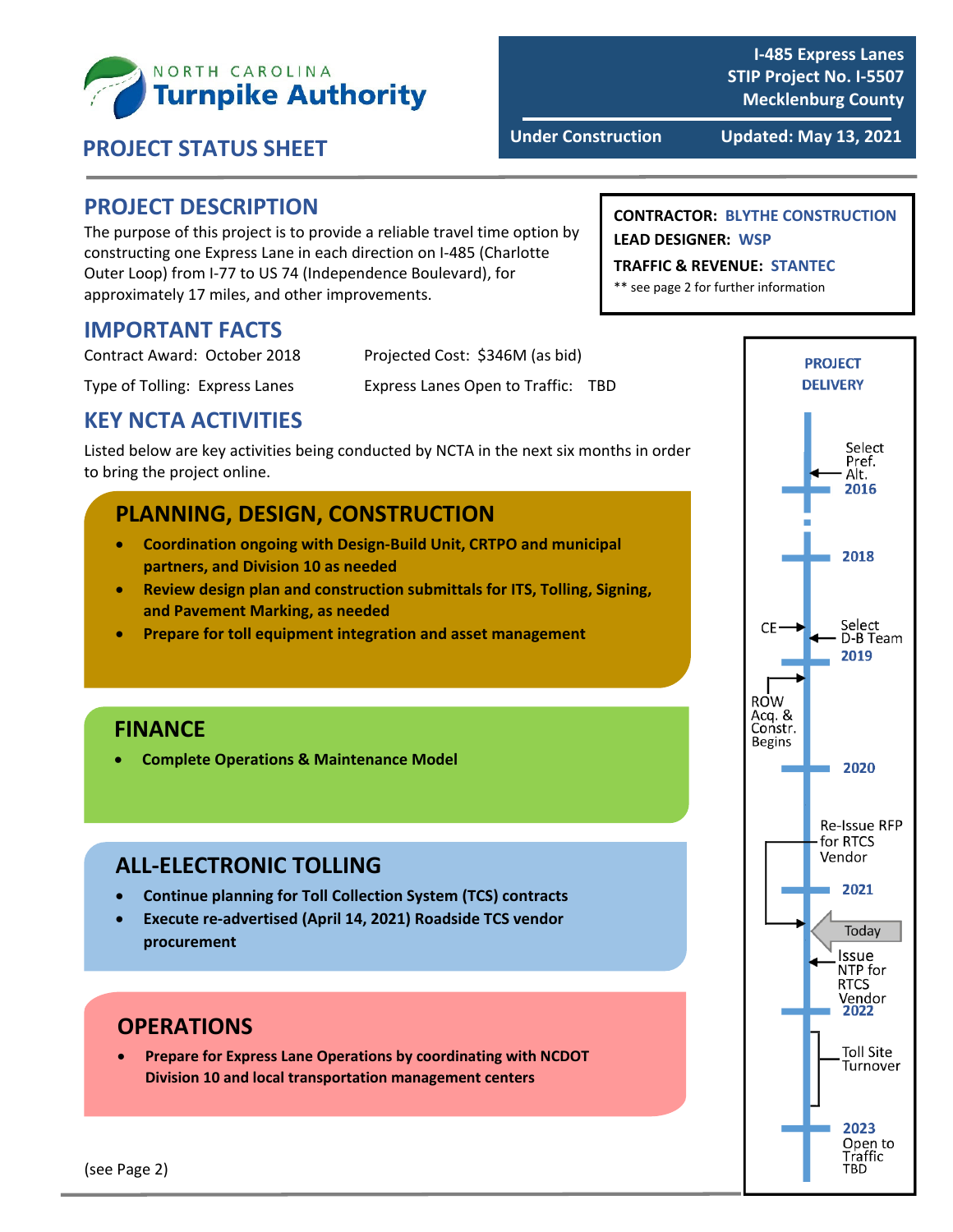

# **Under Construction Updated: May 13, <sup>2021</sup> PROJECT STATUS SHEET**

**I‐485 Express Lanes STIP Project No. I‐5507 Mecklenburg County**

P & D Consultants:

- **LEAD – RS&H**
- **TRAFFIC ANALYSIS – RS&H**
- **AIR QUALITY ANALYSIS – VHB**
- **NATURAL RESOURCES – ENVIRONMENTAL SERVICES, INC.**
- **TRAFFIC FORECAST – CLEARBOX**
- **TRAFFIC OPERATIONS ANALYSIS – PATRIOT ENGINEERING**

Design‐Build Scope & Concept Preparation:

- **SIGNING – HNTB**
- **ITS & AET – ATKINS**

Design‐Build Team:

- **GEOTECH – TERRACON**
- **ITS, ROADWAY, STRUCTURES DESIGN – DRMP**
- **ITS AND AET CONSTRUCTOR ‐ TCD**
- **RIGHT OF WAY ACQUISITION – TELICS**
- **UTILITY COORDINATION – UCC**
- **MOT, SIGNING & PAVEMENT MARKING – PROGRESSIVE DESIGN GROUP**

Representing Division 10:

**CONSTRUCTION ENGINEERING & INSPECTION – SEPI, SUMMIT, RK&K, CECS**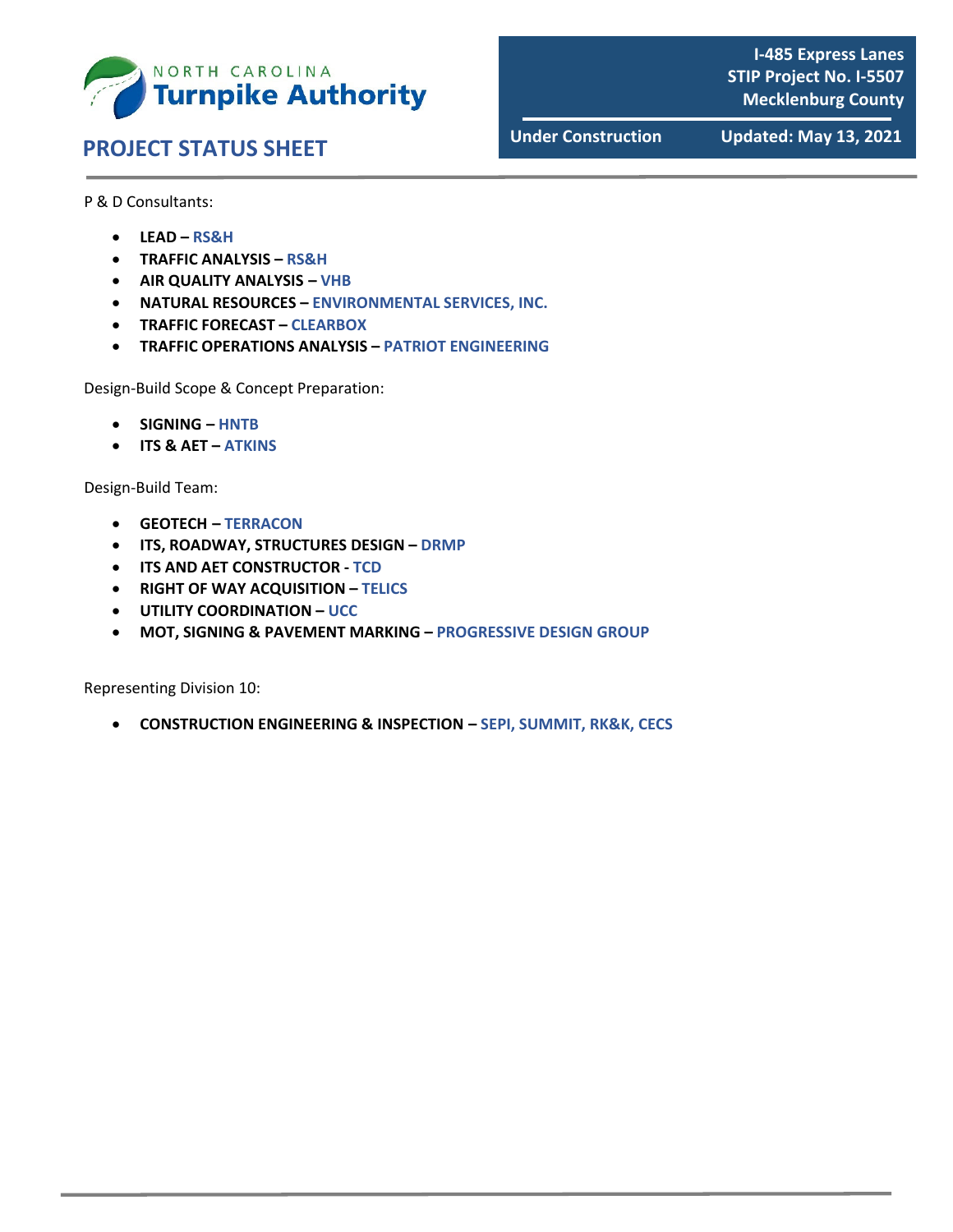

## **PROJECT STATUS SHEET**

#### **PROJECT DESCRIPTION**

The project would widen and add Express Lanes to Independence Boulevard (US 74) from west of Idlewild Road in Charlotte to I‐485 in Matthews, a distance of approximately 6.4 miles. This project is a part of the US 74 Express Lanes system and is also part of an overall Express Lanes network that includes Express Lanes on I‐77 and I‐485.

### **IMPORTANT FACTS**

Contract Let: TBD\* Projected Cost: \$1.0B (STIP)\*\*

Open to Traffic: TBD\* Type of Tolling: Express Lanes

\*Contract let and construction dates TBD based on Corridor Implementation Strategy (funding programmed FY 2023 to Post Year)

\*\*Funding includes right of way, utilities and construction for U‐2509 and U‐6103

## **KEY NCTA ACTIVITIES**

Listed below are key activities being conducted by NCTA in the next six months in order to bring the project online.

## **PLANNING/DESIGN/CONSTRUCTION**

- **Support the Project Management Unit on project development efforts, including the preparation of the final environmental document (expected to be a Finding of No Significant Impact)**
- **Continue coordination with stakeholders**
- **Coordinate with adjacent Express Lane project (U‐6103)**
- **Participate in the development of a Corridor Implementation Strategy for the US 74 Express Lanes projects (U‐6103 and U‐2509)**
- **Participate in the value engineering study being conducted by NCDOT**

### **FINANCE**

- **Refine Operations & Maintenance Model as needed**
- **Refine joint U‐6103/U‐2509 Investment Grade Traffic & Revenue (T&R) Study as needed**
- **Update cost estimates (Capital, Operations and Maintenance)**

### **ALL‐ELECTRONIC TOLLING**

**No activities anticipated**

#### **P & D: VHB \*\***

**TRAFFIC ANALYSIS: AECOM TRAFFIC & REVENUE: STANTEC**

\*\* see page 2 for further information



2025 Open to **Traffic TBD** 

2026

#### **US 74 Express Lanes STIP Project No. U‐2509 Mecklenburg County**

**Pre‐Construction Updated: May 13, 2021**

(see Page 2)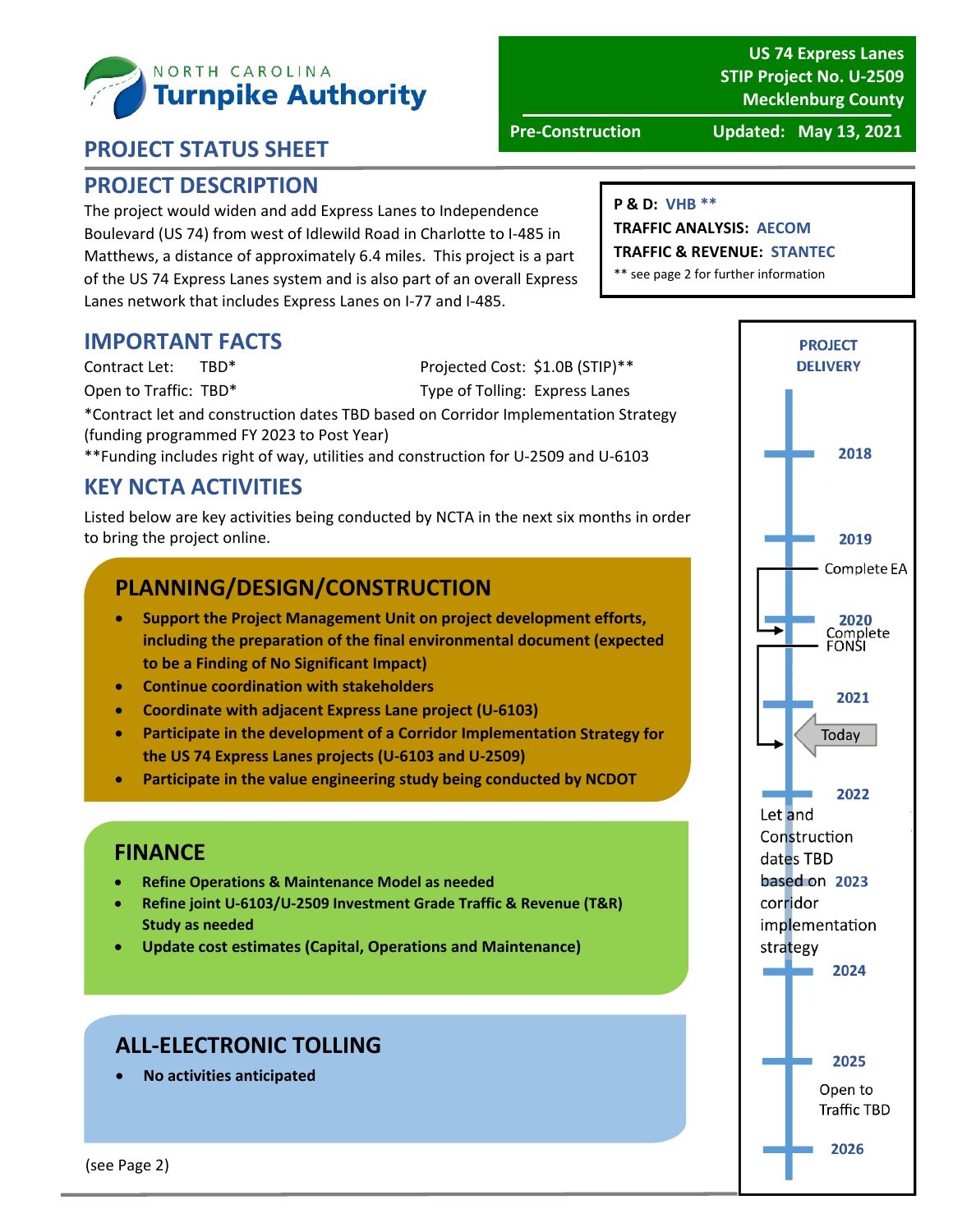

**US 74 Express Lanes STIP Project No. U‐2509 Mecklenburg County**

## **PROJECT STATUS SHEET**

**Pre‐Construction Updated: May 13, 2021**

## **OPERATIONS**

 **Prepare for Express Lane Operations by coordinating with NCDOT Division 10 and local transportation management centers**

Additional P & D Subconsultants:

- **PRELIMINARY HYDRAULIC ANALYSIS AND REPORT – SUNGATE DESIGN GROUP**
- **ICI WATER QUALITY ASSESSMENTS, T AND E SPECIES SURVEYS, STREAM AND WETLAND DELINEATIONS – CATENA** (now **THREE OAKS**)
- **SURVEYING (STREAM AND WETLAND DELINEATIONS) – TGS ENGINEERS**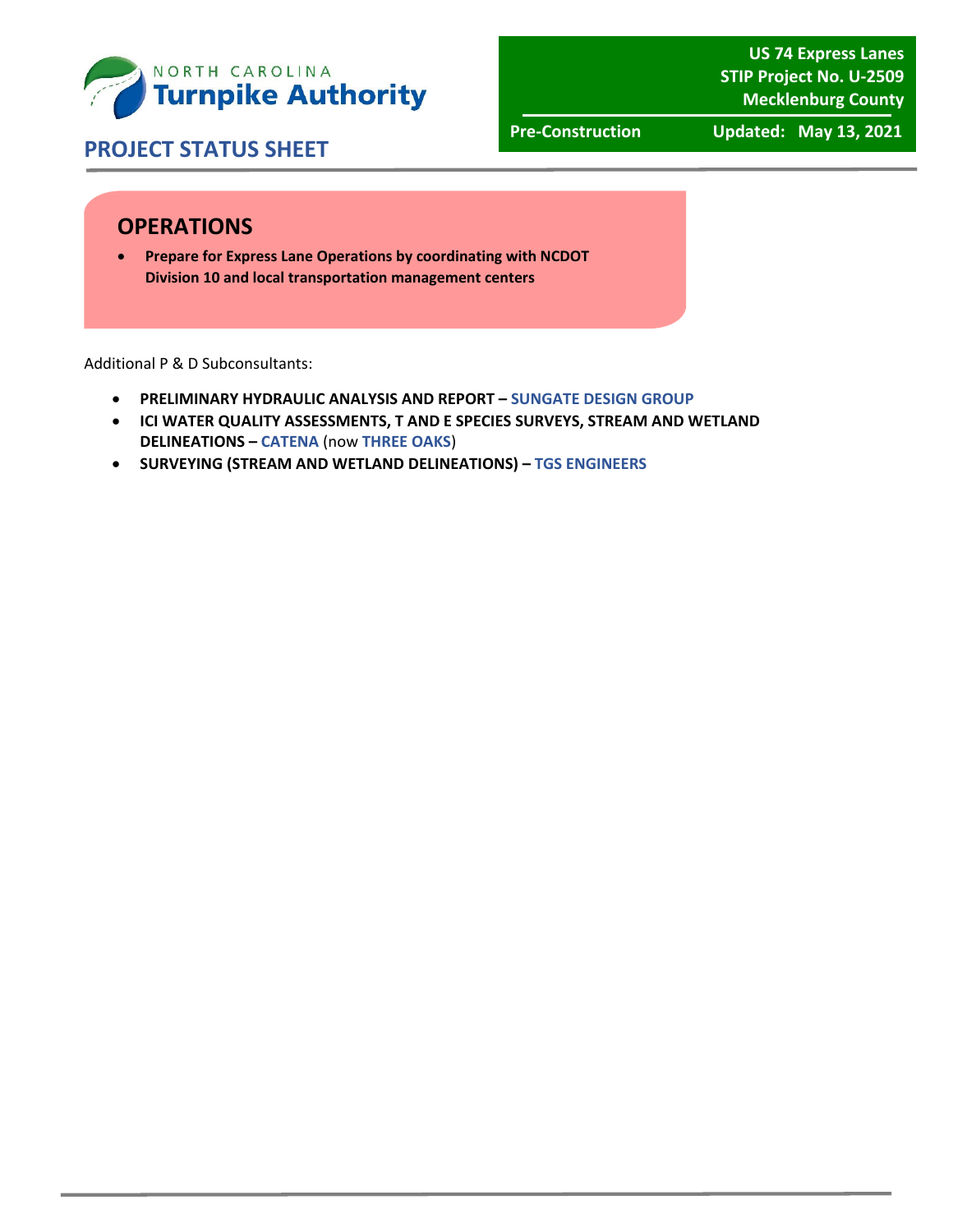

**U.S. 74 Express Lanes STIP Project No. U‐6103 Mecklenburg County**

**P & D: RS&H (U‐6103)**

**DESIGN: RS&H/CDM SMITH**

**NATURAL RESOURCES: THREE OAKS**

**Pre‐Construction Updated: May 13, 2021**

## **PROJECT STATUS SHEET**

## **PROJECT DESCRIPTION**

The project would widen Independence Boulevard (US 74) in Charlotte from I‐277 to just west of Idlewild Road to allow for two‐way Express Lanes. This project supersedes U‐5526A, which proposed to convert the existing bus lanes to a reversible Express Lane from I‐277 to Wallace Ln.

### **IMPORTANT FACTS**

Contract Let: TBD\* Projected Cost: \$95.3M (STIP)

Open to Traffic: TBD\* Type of Tolling: Express Lanes

\*Contract let and construction dates TBD based on Corridor Implementation Strategy (funding programmed FY 2023 to Post Year)

## **KEY NCTA ACTIVITIES**

Listed below are key activities being conducted by NCTA in the next six months in order to bring the project online.

## **PLANNING/DESIGN/CONSTRUCTION**

- **Prepare planning preliminary design including 2 alternatives for the Albemarle Road direct connector interchange**
- **Prepare build traffic analysis**
- **Continue coordination with CATS Silver Line team and other stakeholders**
- **Coordinate with adjacent Express Lane project (U‐2509)**
- **Participate in the development of a Corridor Implementation Strategy for the US 74 Express Lanes projects (U‐6103 and U‐2509)**

#### **FINANCE**

- **Refine Operations & Maintenance Model as needed**
- **Refine joint U‐6103/U‐2509 Investment Grade Traffic & Revenue (T&R) Study as needed**
- **Update cost estimates (Capital, Operations and Maintenance)**

### **ALL‐ELECTRONIC TOLLING**

**No activities anticipated**

#### **OPERATIONS**

**No activities anticipated**

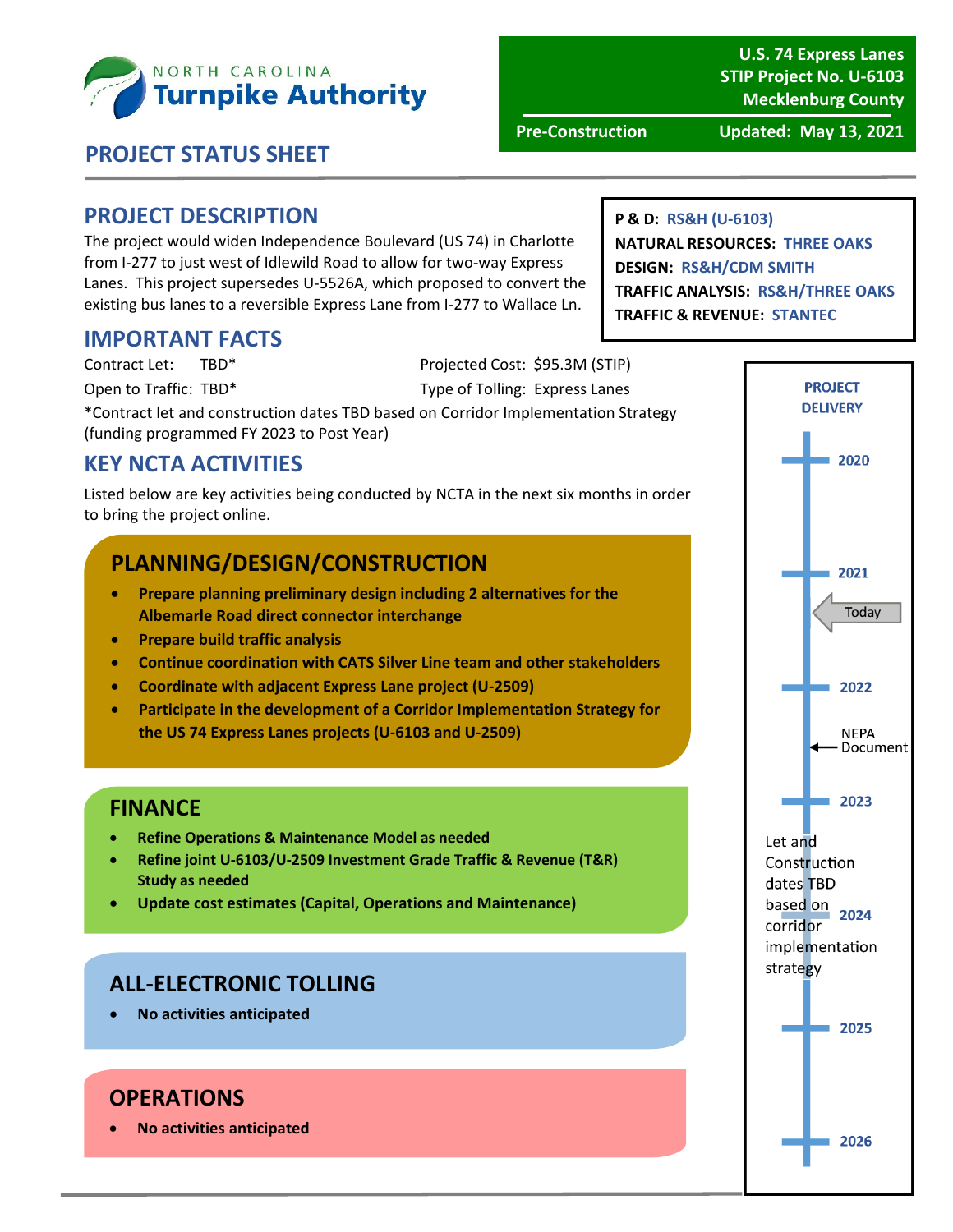

**Mid‐Currituck Bridge STIP Project No. R‐2576 Currituck County**

**Pre‐Construction Updated: May 13, 2021**

#### **PROJECT STATUS SHEET**

#### **PROJECT DESCRIPTION**

The proposed project calls for transportation improvements in the Currituck Sound area with focus on the consideration of a Mid‐Currituck Bridge. The proposed action is a seven‐mile long toll project including a two‐lane bridge that spans Currituck Sound connecting the Currituck County mainland with its Outer Banks, and a separate two‐lane bridge that spans Maple Swamp on the Currituck County mainland connecting Aydlett to US 158, in Currituck County.

#### **P & D: WSP/PB \*\***

#### **TRAFFIC ANALYSIS: WSP/PB**

**TRAFFIC & REVENUE: STANTEC**

\*\* see page 2 for further information



Contract Let: TBD Projected Cost: \$492M (per STIP) Open to Traffic: TBD Type of Tolling: Variable

## **KEY NCTA ACTIVITIES**

Listed below are key activities being conducted by NCTA in the next six months in order to bring the project online.

#### **PLANNING/DESIGN/CONSTRUCTION**

- **Continue to support the activities related to the legal challenge on the environmental document**
- **Continue coordination with environmental agencies and develop environmental permit applications**
- **Determine procurement process for construction contract**
- **Likely to delay design‐build letting from October 2021 schedule**

### **FINANCE**

- **Update, as appropriate, Investment Grade Traffic & Revenue (T&R) Study with Stantec to support future project finance efforts**
- **Update cost estimates (Capital, Operations and Maintenance)**
- **Update Plan of Finance with PFM (NCTA financial advisor)**

### **ALL‐ELECTRONIC TOLLING**

**No activities anticipated**

**PROJECT DELIVERY** 2018 2019 Record of Decision 2020 2021 Today 2022 Begin<br>ROW, Award Constr. (TBD) 2023 2024